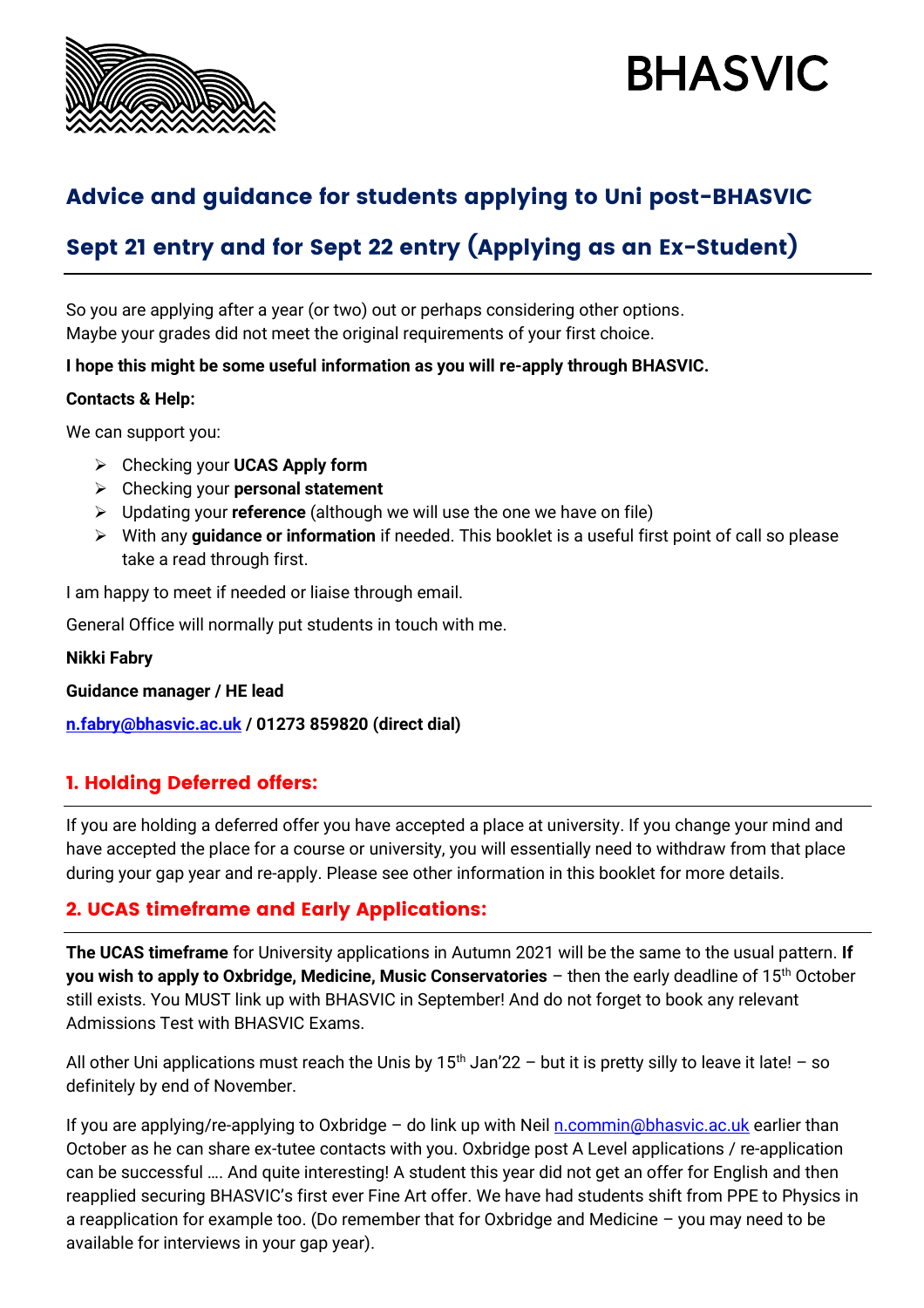Don't forget to put WP – Widening Participation – if this applies to you under each university choice.

# 3. Re-applications:

**If you applied to Uni this year and wish to re-apply next year – the process remains straightforward.** Uniquely, during Covid, UCAS allowed students in the year above you to hold a deferred offer, and also reapply to universities. NB Uniquely! Unclear what the approach will be for this year as yet. Universities are not at all fussed by reapplications (although I advise applying to a different College if reapplying to Oxbridge). NB some Medical Schools do not allow reapplications.

**If you are applying for the same degree subject** – then you can submit essentially the same Personal Statement – the plagiarism controls do not arise. I'd tweak it a bit. Of course, if a different subject – then you'll need to rewrite. It may be worth investigating the Reading Lists which are commonly published by Universities – for first year undergraduate courses – to inspire some 'super-curricular study.

#### 4. Re-sits:

Remember to link up with BHASVIC Exams **exams@bhasvic.ac.uk** should you wish to book an A Level **resit** – do this early so as not to miss any key dates.

#### 5. References:

**Your UCAS Reference will be essentially the same as that on the system with Actual rather than Predicted Grades.** If you are resitting an A Level – the Reference will say that but BHASVIC is unable to give a predicted grade for a resit. If you link up with me – I will send you your draft Reference and we can then polish it together – reflecting your – perhaps – new subject choice.

#### 6. The application process as an ex-student:

**This is VERY straightforward at BHASVIC – please see clear guide and instructions under the Ex-Student tab of Webpage. But please follow the guidance given there! Jane is the member of Staff who oversees Ex-Student UCAS – she's brilliantly helpful [j.cooley@bhasvic.ac.uk.](mailto:j.cooley@bhasvic.ac.uk) We strongly urge you to message Jane if you are applying post A-Level before starting the process.** 

#### **1. Your application:**

You will need to:

- ➢ **Complete a UCAS Apply form**. Follow the instructions on our college website here **[https://www.bhasvic.ac.uk/ex-students/advice-for-bhasvic-ex-students-on-completing-their](https://www.bhasvic.ac.uk/ex-students/advice-for-bhasvic-ex-students-on-completing-their-ucas-applications)[ucas-applications](https://www.bhasvic.ac.uk/ex-students/advice-for-bhasvic-ex-students-on-completing-their-ucas-applications)**
- ➢ **Use the UCAS Apply helpsheet** which will appear in the summer. This will link it to the college, and we can add your reference.
- ➢ **You will need your ULN (Unique Learner Number) from Advantage**, take a screenshot of it now from your Advantage Personal Details or email Nikki or Jane who will send it through to you.
- ➢ **Your college reference is checked** and put into the past tense. If there is anything helpful we can add (extenuating circumstances etc. please tell us).
- ➢ **Complete a personal statement.** If you need support you will find them on the ex-student section above.
- ➢ When you have sent the application, **check your emails.**
- ➢ **You will be aiming to complete any application by around mid-November.**

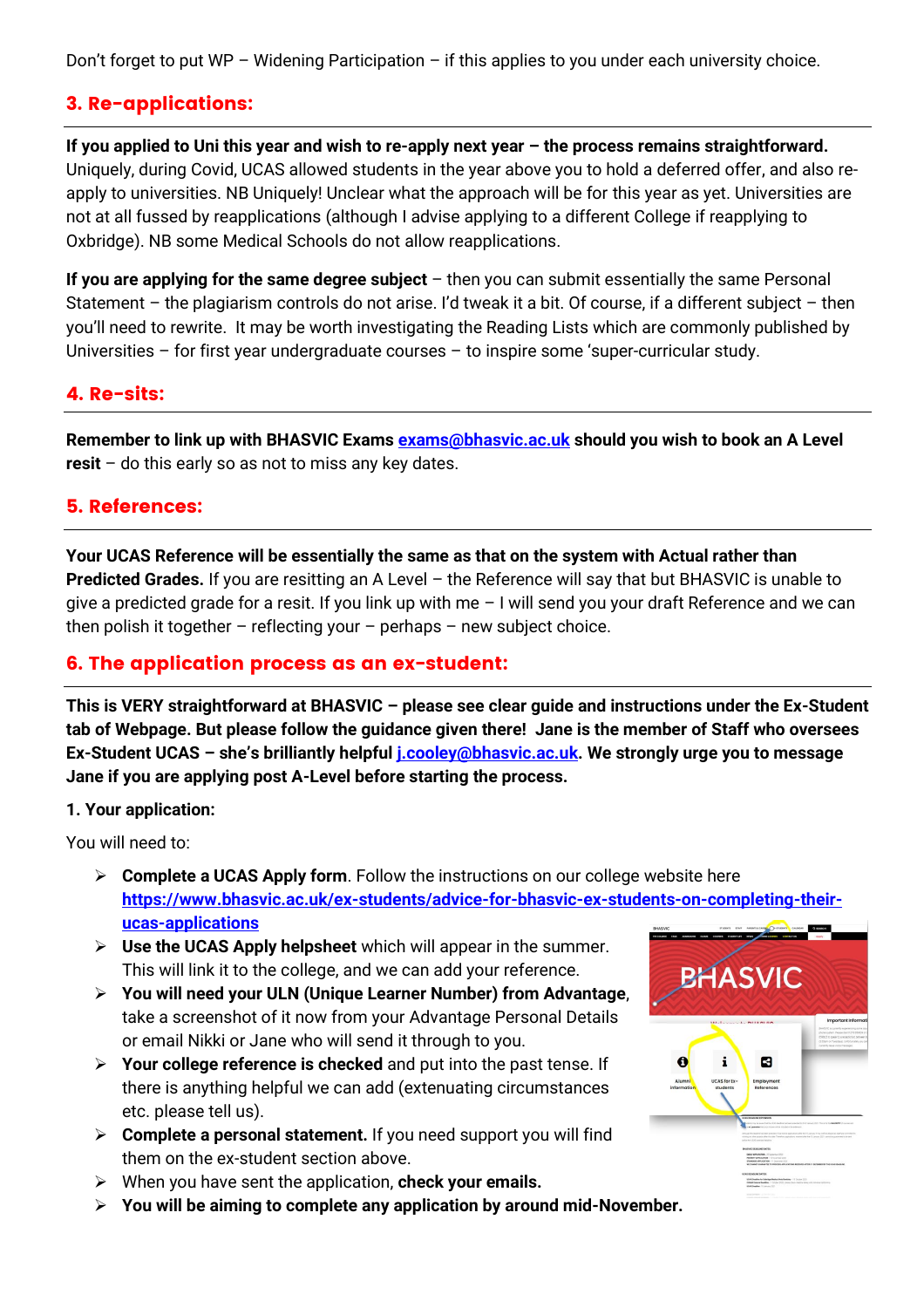The **Completing UCAS Apply helpsheet** is a step by step guide for filling in your UCAS form (correctly) if you are stuck!

# 7. Help researching options:

**There is a plethora of online resources to assist you in your choice of 5 universities. Just a few here:**

- ➢ The Guardian and Complete University Guides
- ➢ Future Learn/Open Learn
- ➢ A range of useful research tools UCAS Course Search/What Uni/ HEAP/SACU
- ➢ Much of this may well not apply, but it is designed to give you the **most useful links to any research** that you are undertaking for potential courses.
- ➢ **Useful website links are also listed on the UCAS for ex-students page**

# 8. Useful things to know:

- ➢ **Universities may accept on lower grades than advertised** it all depends on how competitive the courses are. **RING THEM** and ask. You hold actual grades, not predicted. It is just the time and cost of a phone call to admissions to ask whether they are likely to make you an offer.
- ➢ There is actually no point **adding choices to your UCAS form that are unlikely to result in an offer**  – phone and check!
- ➢ **Clicking on the course on** [TheUniGuide](https://www.theuniguide.co.uk/) will give you much useful information



➢ **Check out requirements and number of students** receiving offers

### ➢ **But look further – student satisfaction is important and this is up to date info**





- ➢ **This information here is gold-dust** very useful info on what grades were accepted.
- ➢ **Draw up a shortlist**
- ➢ **Phone them**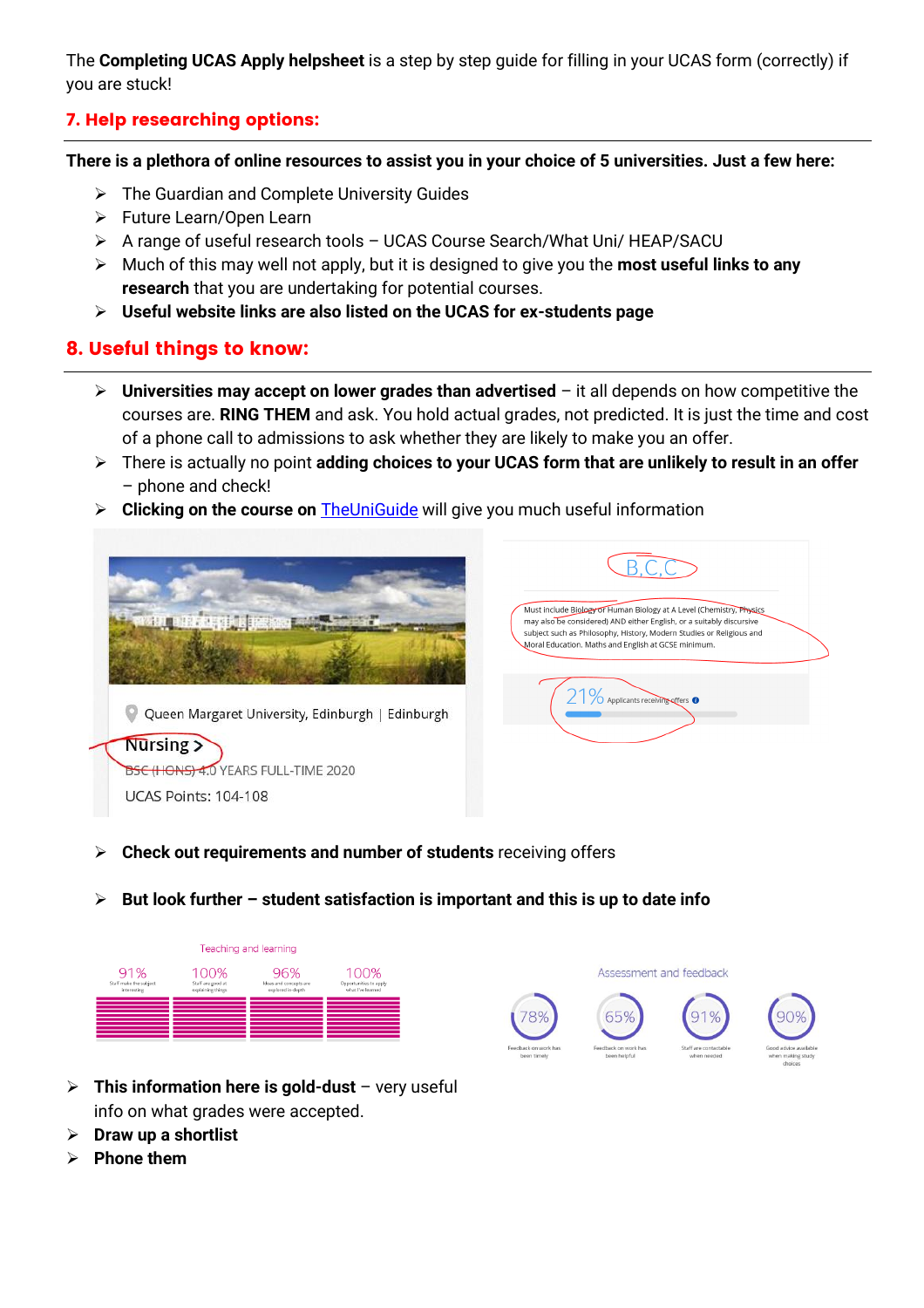

## 9. Foundation years:

- ➢ **Foundation years are excellent for getting into universities of your choice.**
- ➢ Yep it's an extra year's study, but may be better for you than retakes, and really ups your study skills to enable you to get onto the degree of your choice. Stats show students who begin a foundation year are more successful in their final degree result, and more go on to study a Masters or PhD. Around 60% will change degree choice through their foundation year as well!
- ➢ **Yes it's funded with a student loan** but you only pay this when you are earning a decent wage.
- ➢ **This is important** depending on the course and your A-levels, you may well still get onto the full degree (e.g. a Business degree if you have a Business A-level) so again **PHONE THEM**.
- ➢ **The tariff points vary considerably** and are often very achievable.

| nursing foundation                                                                                                                                                        |                                                                                                                                                                              |                                                                                     |                                                                                                   |                         | Search |
|---------------------------------------------------------------------------------------------------------------------------------------------------------------------------|------------------------------------------------------------------------------------------------------------------------------------------------------------------------------|-------------------------------------------------------------------------------------|---------------------------------------------------------------------------------------------------|-------------------------|--------|
| A-Levels                                                                                                                                                                  |                                                                                                                                                                              |                                                                                     |                                                                                                   |                         |        |
| We have 86 results for nursing foundation. In Clearing?<br>Switch to 2019 courses                                                                                         |                                                                                                                                                                              | Course name eg psychology<br>All locations<br>Q business foundation x               | Location: city, town or county<br>Search                                                          | <b>Predicted grades</b> |        |
|                                                                                                                                                                           |                                                                                                                                                                              | We have 125 results for business foundation. In<br>Clearing? Switch to 2019 courses |                                                                                                   |                         |        |
| University of Surrey   Guildford<br><b>Nursing Studies (Registered</b><br><b>Nurse Mental Health Nursing)</b><br>with Foundation Year ><br>BSC (HONS) 4.0 YEARS FULL-TIME | Birmingham City University   Birmingham<br>Adult Nursing (September) with<br><b>Foundation Year &gt;</b><br>BSC (HONS) 4.0 YEARS FULL-TIME<br>INCLUDING FOUNDATION YEAR 2020 | Oxford Brookes University   Oxford<br>Foundation in Business >                      | C London South Bank University   Kensington and Chelsea<br><b>Business Foundation Course &gt;</b> |                         |        |
| INCLUDING EQUINDATION YEAR 2020<br>UCAS Points: 96-120                                                                                                                    | <b>UCAS Points: 88</b>                                                                                                                                                       | BA/BSC (H) 4.0 YEARS FULL-TIME 2020<br><b>UCAS Points: 88</b>                       | FD CERT 1.0 YEAR FULL-TIME 2020<br>UCAS Points: 48-64                                             |                         |        |

# 10. Universities to try:

**We know we like Bristol, Exeter, Leeds, Sheffield.**

**This is by no means at all an exhaustive list** but some universities that have been way down on the list for some of our students but they have ended up very happy at (and may have reduced offers) are:

**Sheffield Hallam, Nottingham Trent, Liverpool John Moores, Manchester Met, Chichester (great and just down the road), Leeds Beckett, Canterbury Christchurch, Huddersfield (yep!), Solent, Bournemouth, Portsmouth, Surrey, UAE, UWE….. Salford has come up on our radar as being very pro-active**

**Northbrook** is a great Creative Arts uni (again down the road) And there are plenty of other options.

# 11. Open days:

➢ **Please go if you can post-pandemic in the autumn!**